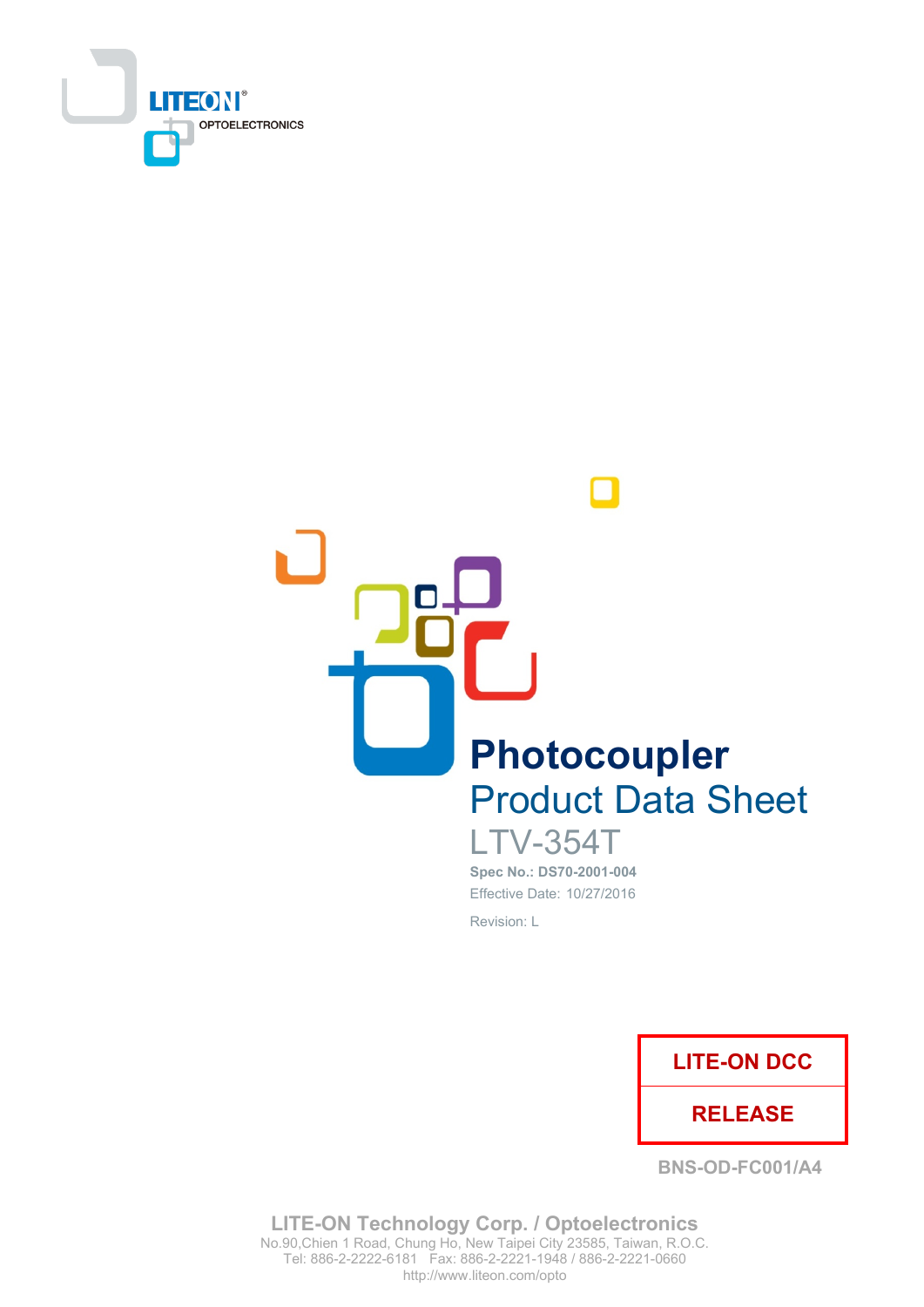

Photocoupler LTV-354T series

### 1. DESCRIPTION

#### **1.1 Features**

- AC input response
- Current transfer ratio ( CTR : MIN. 20% at  $I_F = \pm 1$ mA,  $V_{CE} = 5V$  )
- Current transfer ratio ( CTR : 50% to 300% at  $I_F = \pm 5$ mA,  $V_{CE} = 5V$  )
- High input-output isolation voltage ( $V_{iso} = 3,750V$ rms)
- Mini-flat package : 2.0mm profile : LTV-354T series
- Safety approval **UL 1577 & cUL** VDE DIN EN60747-5-5 (VDE 0884-5), CSA CA5A CQC GB4943.1-2011/ GB8898-2011 FIMKO/DEMKO/SEMKO/NEMKO
- RoHS Compliance All materials be used in device are followed EU RoHS directive (No.2002/95/EC).
- ESD pass HBM 8000V/ MM2000V /CDM2000V
- MSL class1

#### **1.2 Applications**

- Hybrid substrates that require high density mounting.
- Programmable controllers
- System appliance, measuring instruments

 $1/12$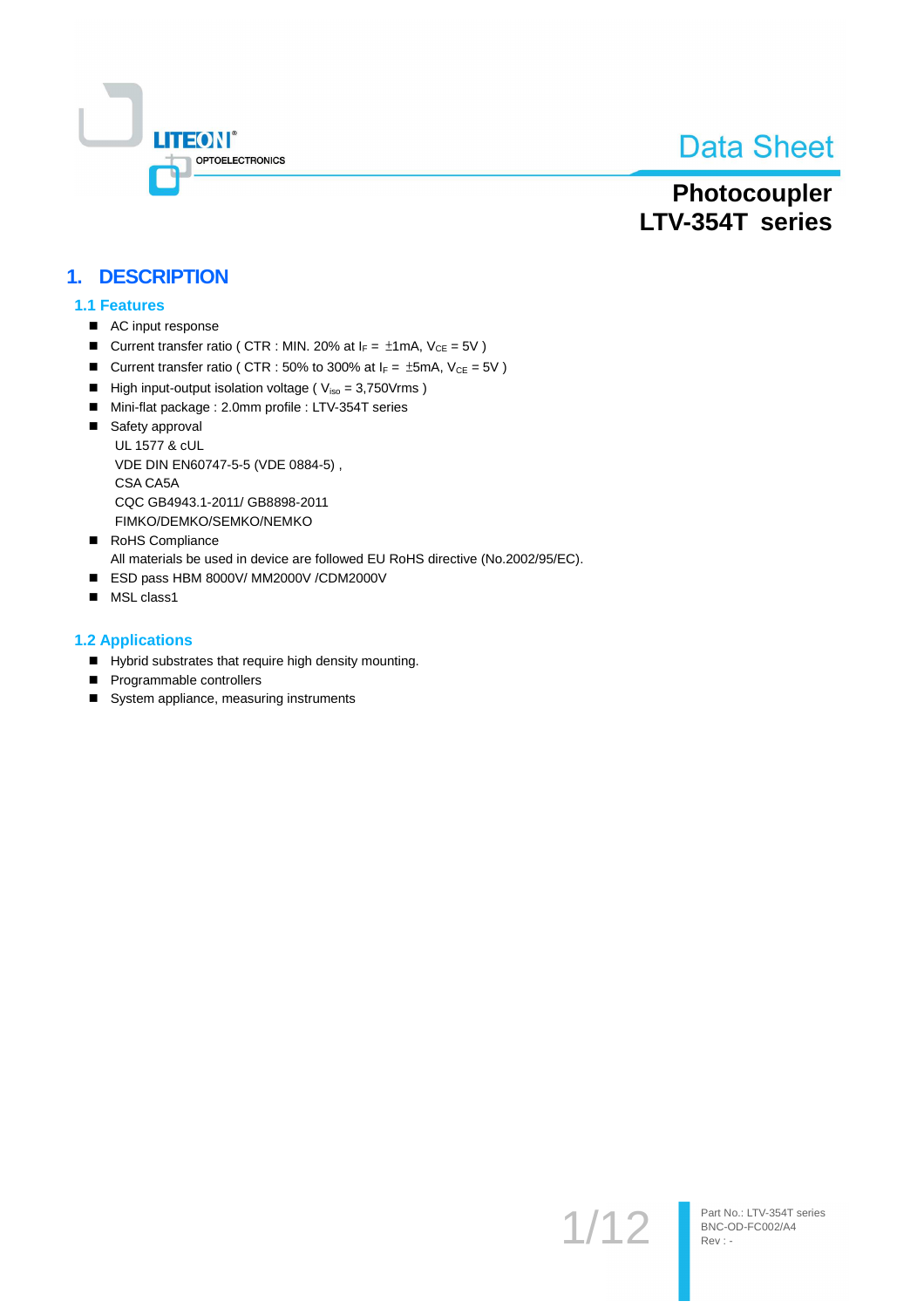

### Photocoupler LTV-354T series

### 2. PACKAGE DIMENSIONS

#### 2.1 LTV-354T series



#### Notes:

- 1. 1-digit year code, Example :  $2010 = A$ 2-digit work week ranging from '01' to '53'
- 2. Factory identification mark shall be marked (W: China -CZ, X: China -TJ)
- 3. Rank shall be or shall not be marked.
- 4. "• indicates halogen free option.
- 5. "4"or"V" for VDE option.

\*All dimensions in millimeters.

 $2/12$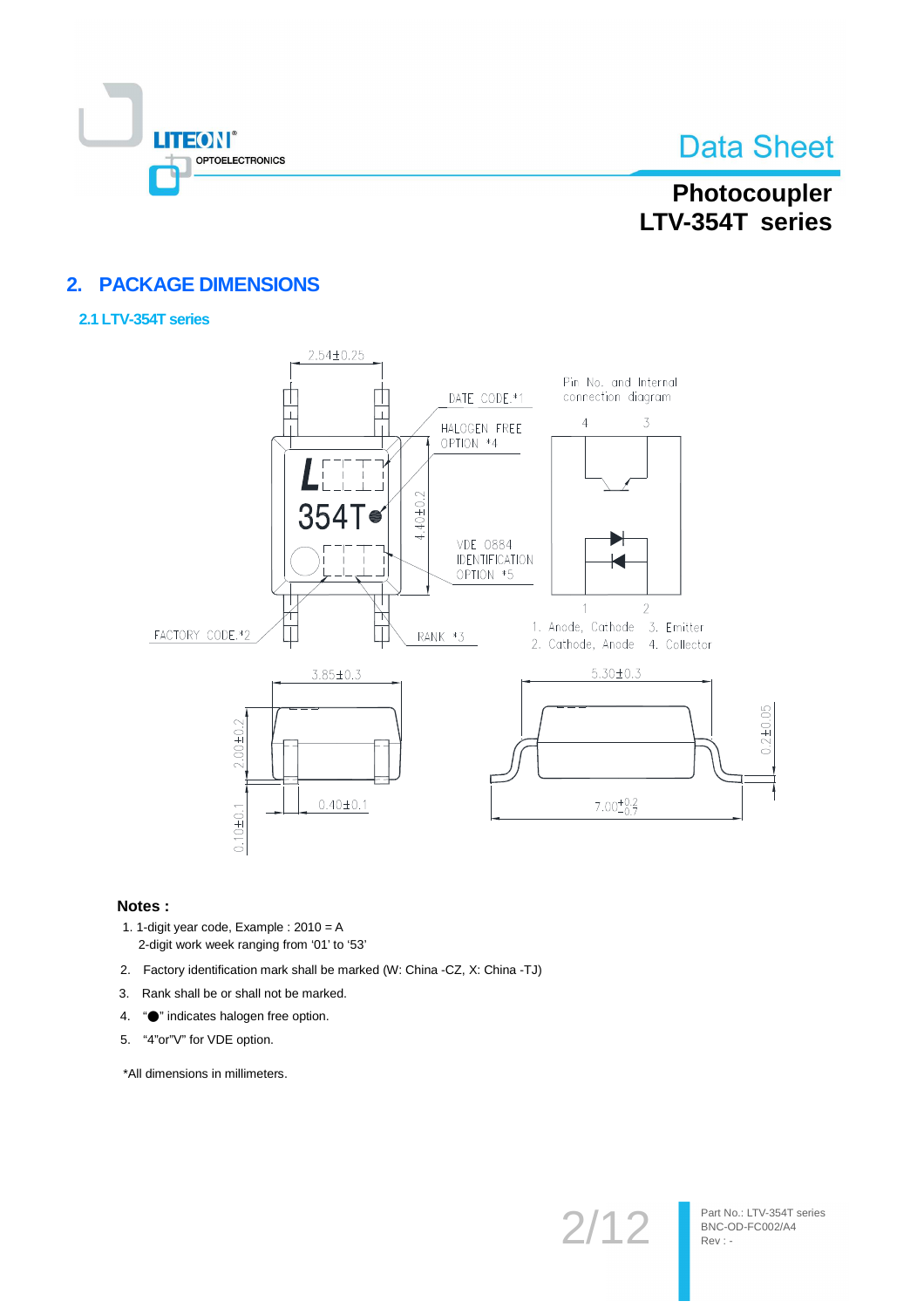

## Photocoupler LTV-354T series

### **3. TAPING DIMENSIONS**

#### 3.1 LTV-354T-TP

#### 3.2 LTV-354T-TP1



| <b>Description</b>                        | <b>Symbol</b>  | Dimension in mm (inch) |
|-------------------------------------------|----------------|------------------------|
| Tape wide                                 | W              | $12\pm0.3$ (0.472)     |
| Pitch of sprocket holes                   | $P_0$          | $4\pm0.1$ (0.157)      |
| Distance of compartment                   | F              | $5.5\pm0.1$ (0.217)    |
|                                           | P <sub>2</sub> | $2\pm0.1$ (0.079)      |
| Distance of compartment to<br>compartment | $P_1$          | $8\pm0.1$ (0.315)      |

#### **3.3 Quantities Per Reel**

| <b>Package Type</b> | <b>LTV-354T series</b> |  |  |
|---------------------|------------------------|--|--|
| Quantities (pcs)    | 3000                   |  |  |

 $3/$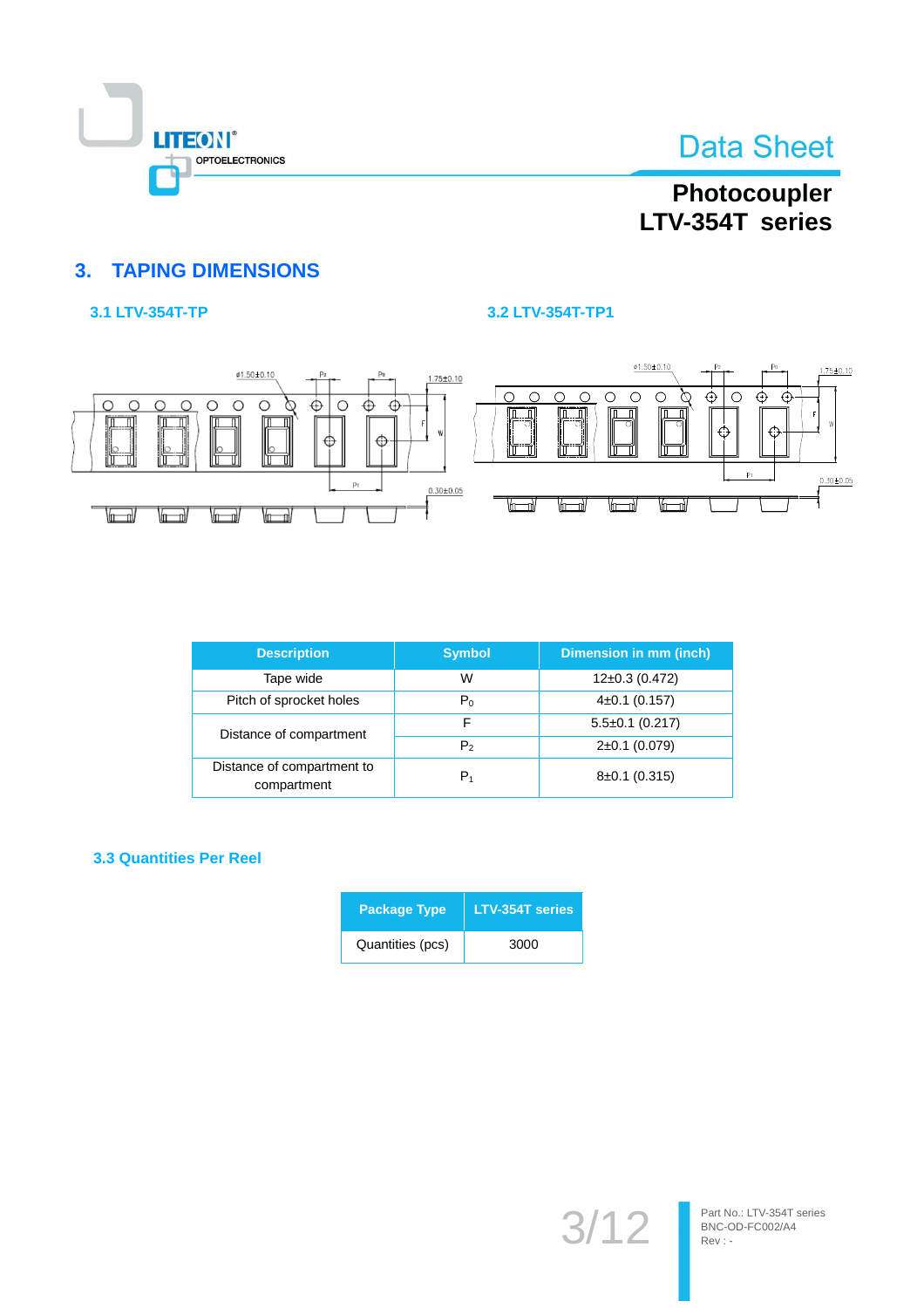

### Photocoupler LTV-354T series

### **4. RATING AND CHARACTERISTICS**

#### 4.1 Absolute Maximum Ratings at Ta=25°C

|                                                                                                  | <b>Parameter</b>               | <b>Symbol</b>              | <b>Rating</b> | <b>Unit</b>   |
|--------------------------------------------------------------------------------------------------|--------------------------------|----------------------------|---------------|---------------|
|                                                                                                  | <b>Forward Current</b>         | IF.                        | ±50           | mA            |
| Input                                                                                            | Power Dissipation              | P                          | 70            | mW            |
| Junction Temperature                                                                             |                                | $T_{\rm J}$                | 125           | $^{\circ}C$   |
|                                                                                                  | Collector - Emitter Voltage    | V <sub>CEO</sub>           | 35            | V             |
|                                                                                                  | Emitter - Collector Voltage    | V <sub>ECO</sub>           | 6             | $\vee$        |
| <b>Collector Current</b><br>Output<br><b>Collector Power Dissipation</b><br>Junction Temperature |                                | $\mathsf{I}_\mathsf{C}$    | 50            | mA            |
|                                                                                                  |                                | $P_{C}$                    | 150           | mW            |
|                                                                                                  |                                | Tu,                        | 125           | $^{\circ}C$   |
|                                                                                                  | <b>Total Power Dissipation</b> | $P_{\text{tot}}$           | 170           | mW            |
| $\mathbf{1}$ .                                                                                   | <b>Isolation Voltage</b>       | $V_{\text{iso}}$           | 3750          | $V_{\rm rms}$ |
|                                                                                                  | <b>Operating Temperature</b>   | $T_{\mathsf{opr}}$         | $-55 - +110$  | $^{\circ}C$   |
|                                                                                                  | Storage Temperature            | ${\mathsf T}_{\text{stg}}$ | $-55 - +150$  | °C            |
| 2.                                                                                               | <b>Soldering Temperature</b>   | ${\mathsf T}_{\sf sol}$    | 260           | $^{\circ}C$   |

1. AC For 1 Minute, R.H. =  $40 \sim 60\%$ 

Isolation voltage shall be measured using the following method.

- (1) Short between anode and cathode on the primary side and between collector and emitter on the secondary side.
- (2) The isolation voltage tester with zero-cross circuit shall be used.
- (3) The waveform of applied voltage shall be a sine wave.

2. For 10 Seconds

 $4/12$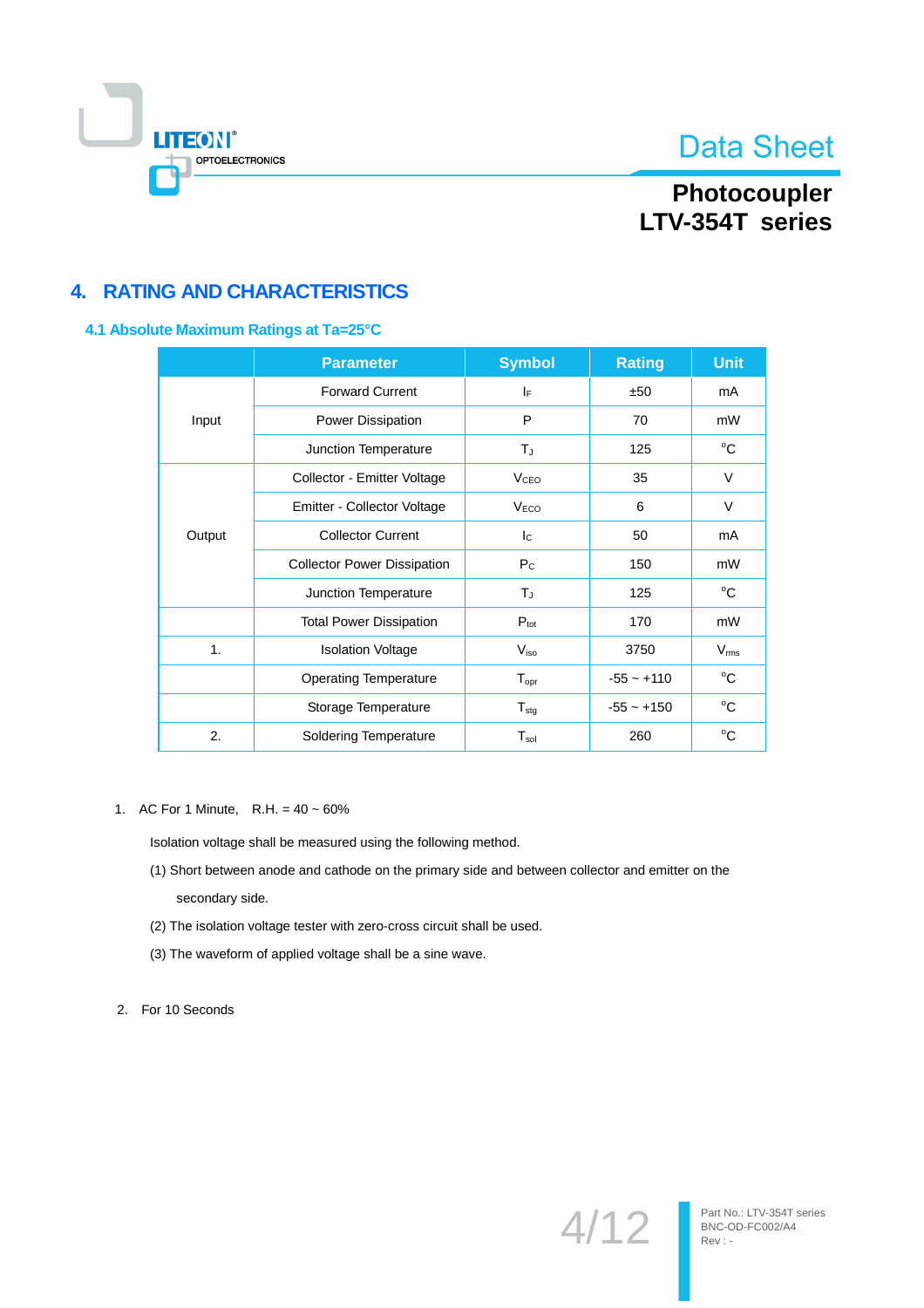

# Photocoupler<br>LTV-354T series

#### 4.2 ELECTRICAL OPTICAL CHARACTERISTICS at Ta=25°C

|        | <b>Parameter</b>                               | <b>Symbol</b>           | Min.               | Typ.             | Max.         | Unit     | <b>Test Condition</b>                    |  |
|--------|------------------------------------------------|-------------------------|--------------------|------------------|--------------|----------|------------------------------------------|--|
| Input  | Forward Voltage                                | $V_F$                   |                    | 1.2              | 1.4          | $\vee$   | $I_F = \pm 20$ mA                        |  |
|        | <b>Terminal Capacitance</b>                    | $C_t$                   |                    | 30               | 250          | pF       | $V=0$ , f=1KHz                           |  |
| Output | <b>Collector Dark Current</b>                  | I <sub>CEO</sub>        |                    |                  | 100          | nA       | $V_{CE}$ =20V, $I_F$ =0                  |  |
|        | Collector-Emitter<br>Breakdown Voltage         | <b>BV<sub>CEO</sub></b> | 35                 |                  |              | $\vee$   | $I_C = 0.1$ mA, $I_F = 0$                |  |
|        | Emitter-Collector<br>Breakdown Voltage         | $BV_{ECO}$              | 6                  |                  |              | $\vee$   | $I_{E} = 10 \mu A$ , $I_{F} = 0$         |  |
|        | Collector-Emitter<br><b>Saturation Voltage</b> | $V_{CE(sat)}$           |                    | 0.1              | 0.2          | $\vee$   | $I_F = \pm 20$ mA<br>$I_C = 1mA$         |  |
|        | <b>Isolation Resistance</b>                    | $R_{iso}$               | $5 \times 10^{10}$ | $1\times10^{11}$ |              | $\Omega$ | DC500V,<br>$40 \sim 60\%$ R.H.           |  |
|        | <b>Floating Capacitance</b>                    | Cf                      |                    | 0.6              | $\mathbf{1}$ | pF       | $V=0$ , f=1MHz                           |  |
|        | Response Time (Rise)                           | tr                      |                    | $\overline{4}$   | 18           | μs       | V <sub>CE</sub> =2V, I <sub>C</sub> =2mA |  |
|        | Response Time (Fall)                           | tf                      |                    | $\mathbf{3}$     | 18           | $\mu s$  | $R_L = 100\Omega$ ,                      |  |

 $5/12$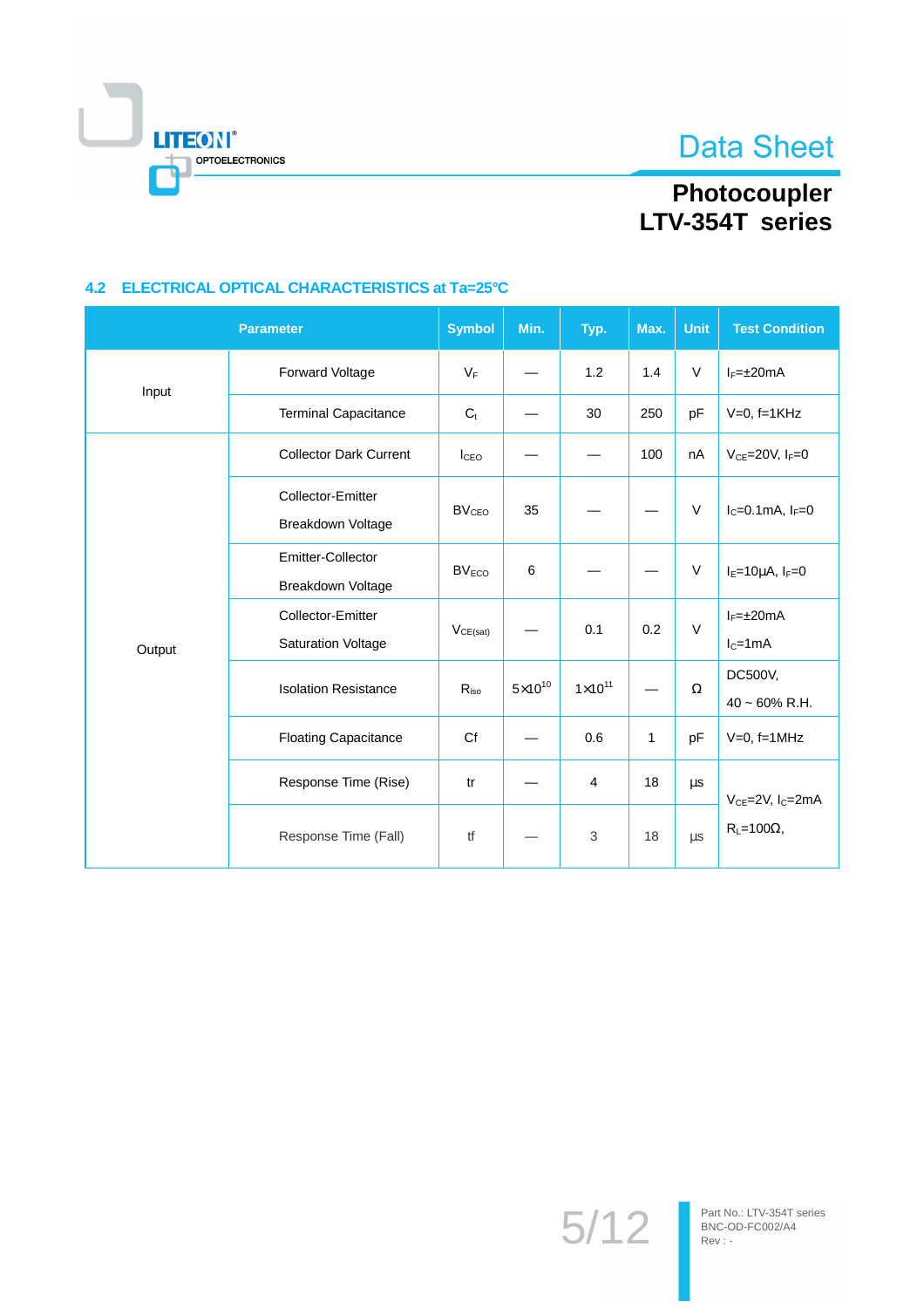**Data Sheet** 



# Photocoupler<br>LTV-354T series

### 5. RANK TABLE OF CURRENT TRANSFER RATIO (CTR)

| <b>CTR Rank</b> | <b>Min</b> | <b>Max</b> | <b>Condition</b>                                       |
|-----------------|------------|------------|--------------------------------------------------------|
| <b>GR</b>       | 50         | 300        | $I_F = \pm 5$ mA, $V_{CE} = 5V$ , Ta=25 <sup>o</sup> C |
| A               | 50         | 150        |                                                        |
| B               | 80         | 400        |                                                        |
| <b>B2</b>       | 100        | 400        | $I_F = \pm 1$ mA, $V_{CF} = 5V$ , Ta=25 <sup>o</sup> C |
| С               | 200        | 400        |                                                        |
| No mark         | 20         | 400        |                                                        |

$$
CTR = \frac{I_c}{I_F} \times 100\%
$$

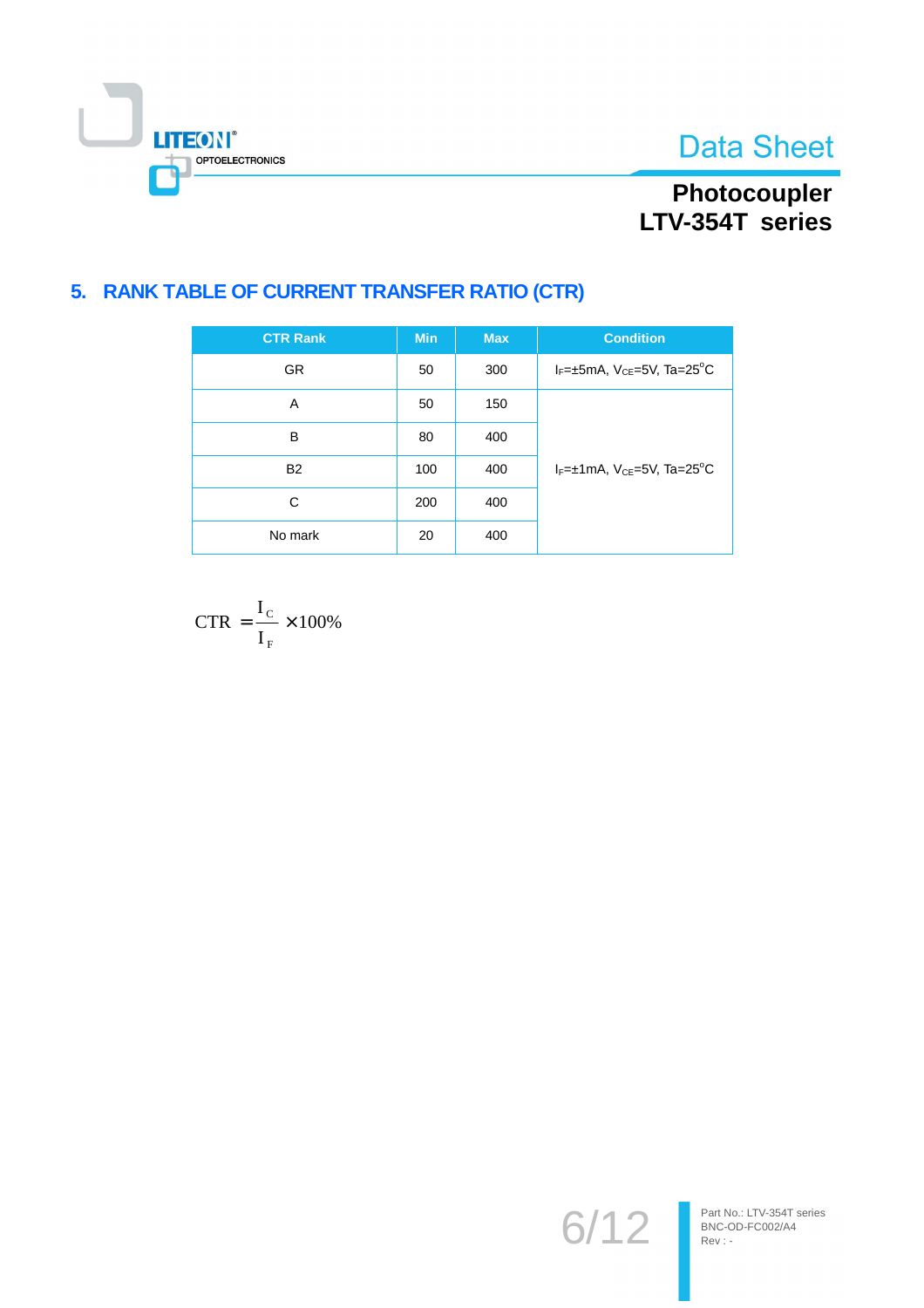

## Photocoupler LTV-354T series

#### **CHARACTERISTICS CURVES (TYPICAL PERFORMANCE)**  $6.$











Fig.2 Collector Power Dissipation vs. Ambient Temperature



Fig.4 Forward Current vs. Forward Voltage



Fig.6 Collector Current vs. Collector-emitter Voltage



 $7/1$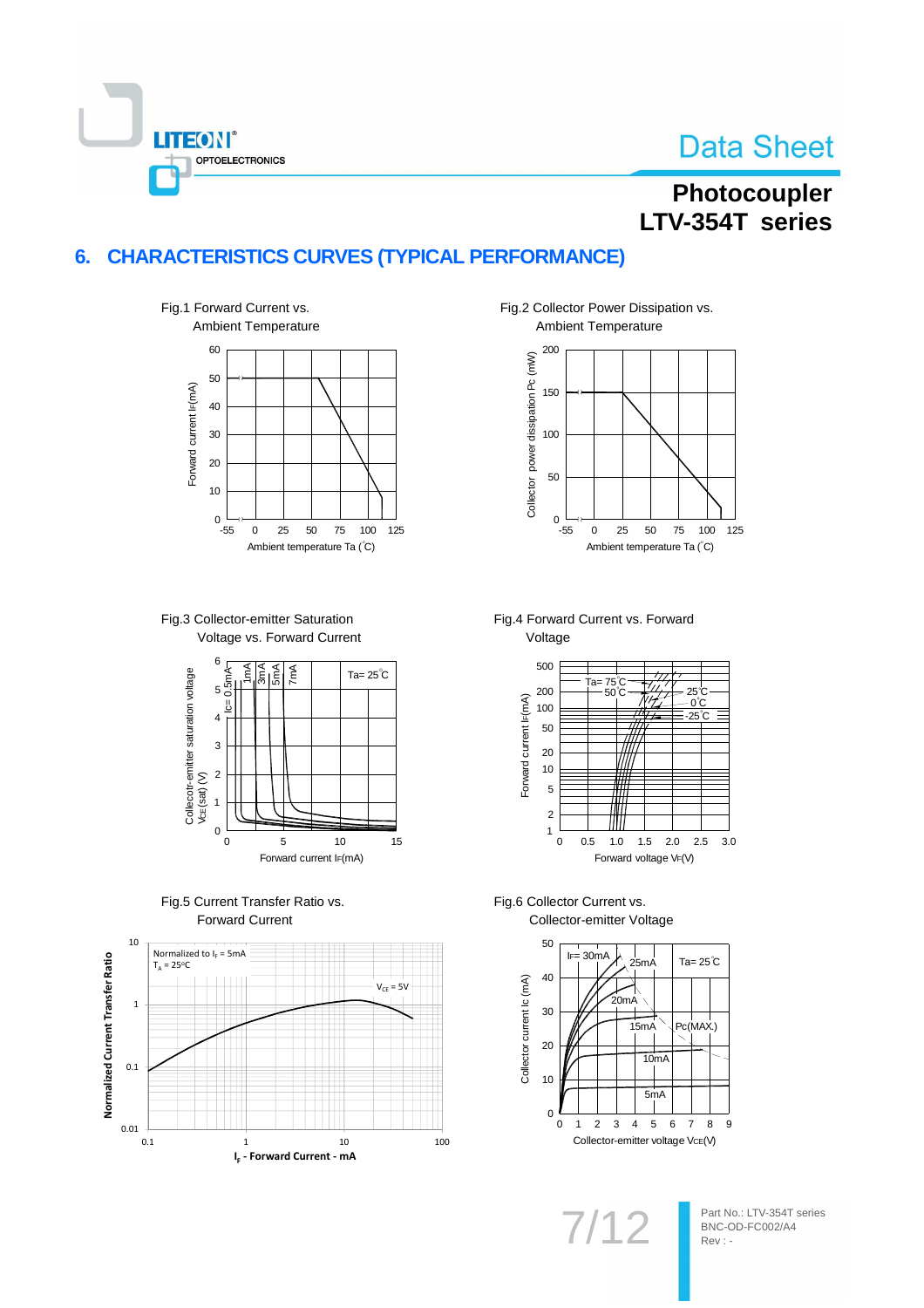

### Photocoupler LTV-354T series



#### Fig.7 Relative Current Transfer Ratio vs. Ambient Temperature





#### Fig.11 Frequency Response



Fig.8 Collector-emitter Saturation Voltage vs. Ambient Temperature



Fig.10 Response Time vs. Load Resistance



Test Circuit for Response Time



**Test Circuit for Frequency Response** 

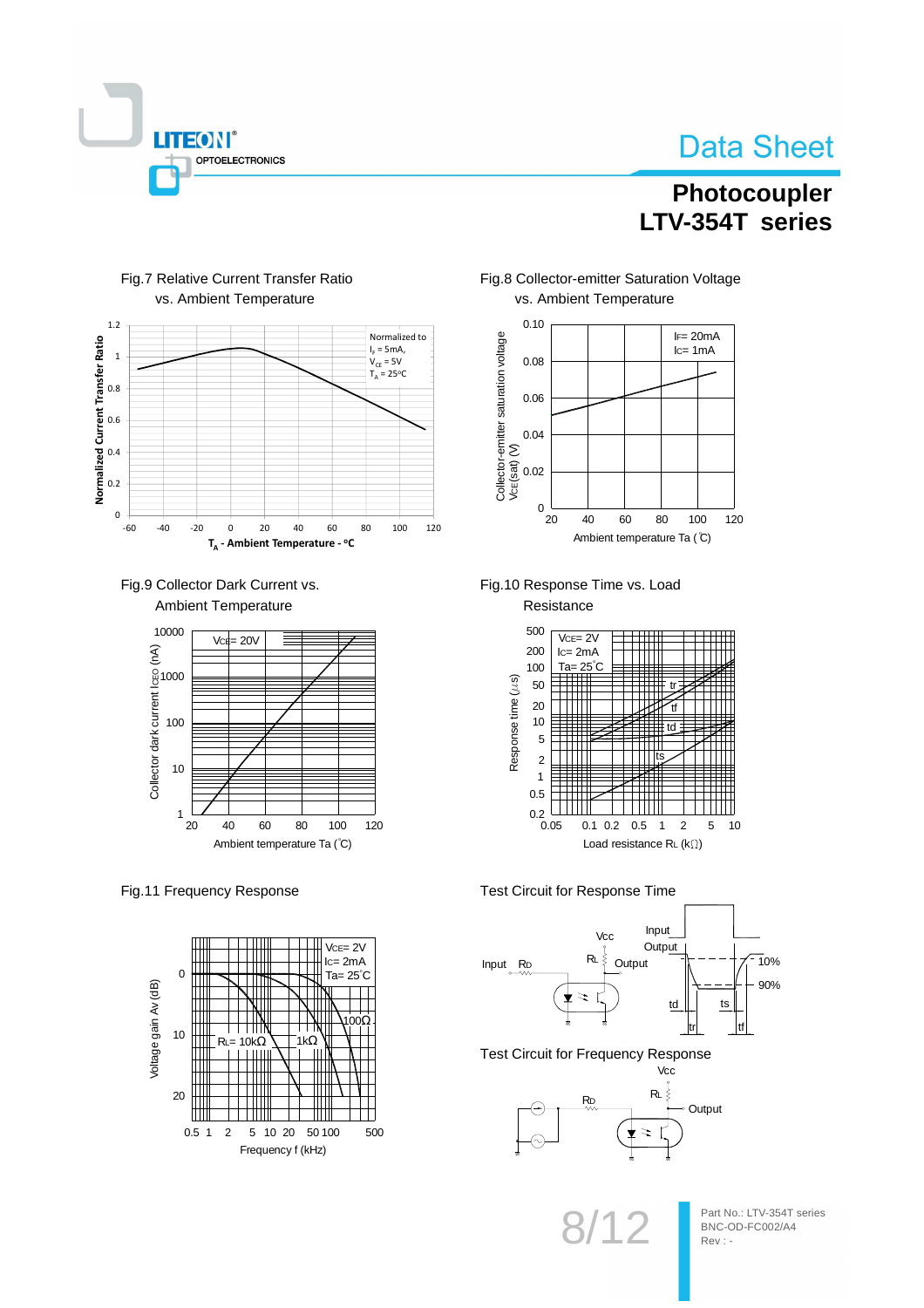

Part No.: LTV-354T series

BNC-OD-FC002/A4

Rev: -

 $9'$ 

### Photocoupler LTV-354T series

### 7. TEMPERATURE PROFILE OF SOLDERING

#### 7.1 IR Reflow soldering (JEDEC-STD-020C compliant)

One time soldering reflow is recommended within the condition of temperature and time profile shown below. Do not solder more than three times.

| Profile item                           | Conditions               |  |  |
|----------------------------------------|--------------------------|--|--|
| Preheat                                |                          |  |  |
| - Temperature Min (T <sub>Smin</sub> ) | $150^{\circ}$ C          |  |  |
| - Temperature Max $(TSmax)$            | $200^{\circ}$ C          |  |  |
| - Time (min to max) (ts)               | $90±30$ sec              |  |  |
| Soldering zone                         |                          |  |  |
| - Temperature $(T_1)$                  | $217^\circ C$            |  |  |
| - Time $(tL)$                          | $60 - 100$ sec           |  |  |
| Peak Temperature $(T_P)$               | $260^{\circ}$ C          |  |  |
| Ramp-up rate                           | $3^{\circ}$ C / sec max. |  |  |
| Ramp-down rate                         | $3 - 6^\circ$ C / sec    |  |  |

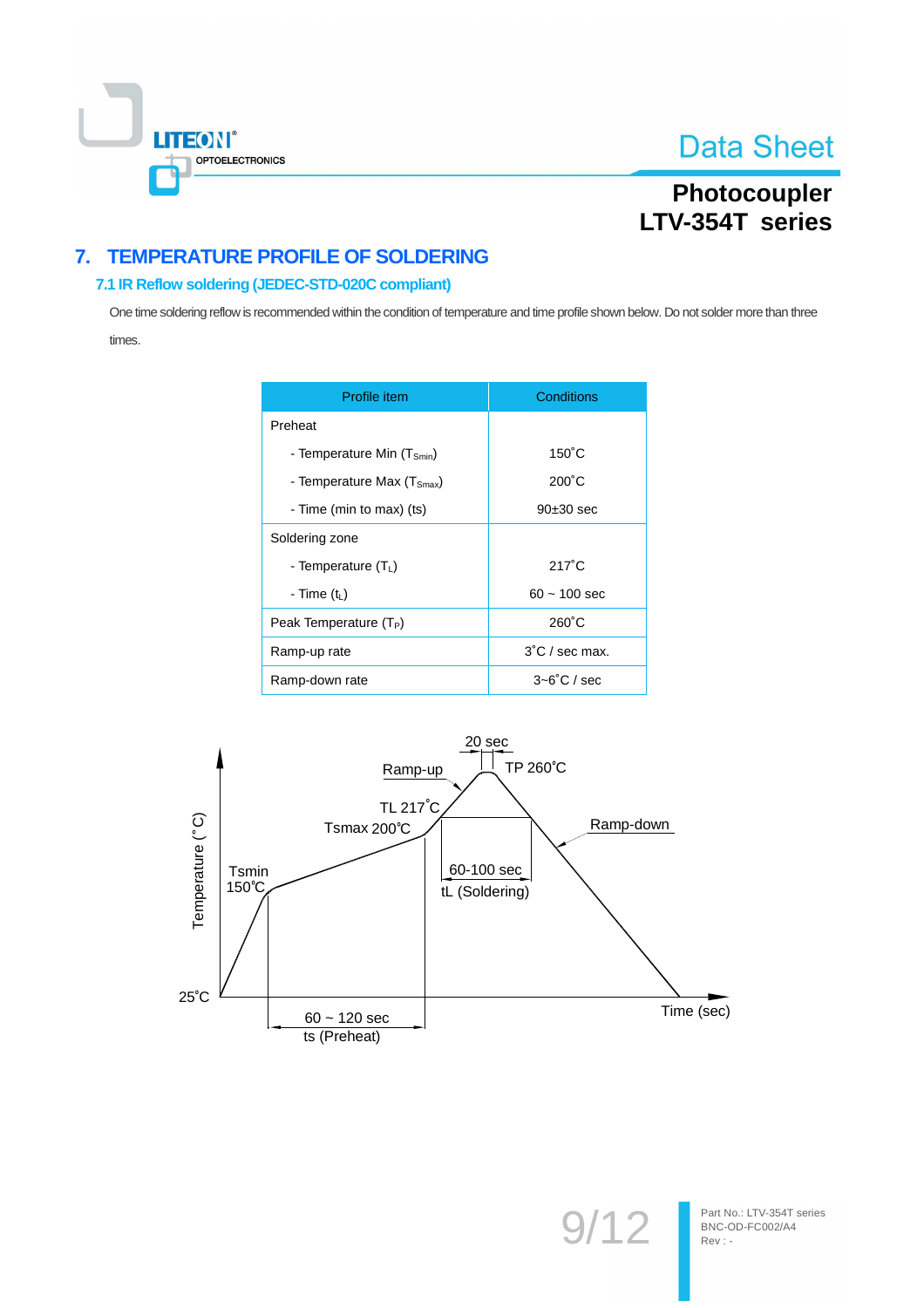

### Photocoupler LTV-354T series

#### 7.2 Wave soldering (JEDEC22A111 compliant)

One time soldering is recommended within the condition of temperature.

Temperature: 260+0/-5°C

Time: 10 sec.

Preheat temperature: 25 to 140°C

Preheat time: 30 to 80 sec.



#### 7.3 Hand soldering by soldering iron

Allow single lead soldering in every single process. One time soldering is recommended.

Temperature: 380+0/-5°C

Time: 3 sec max.

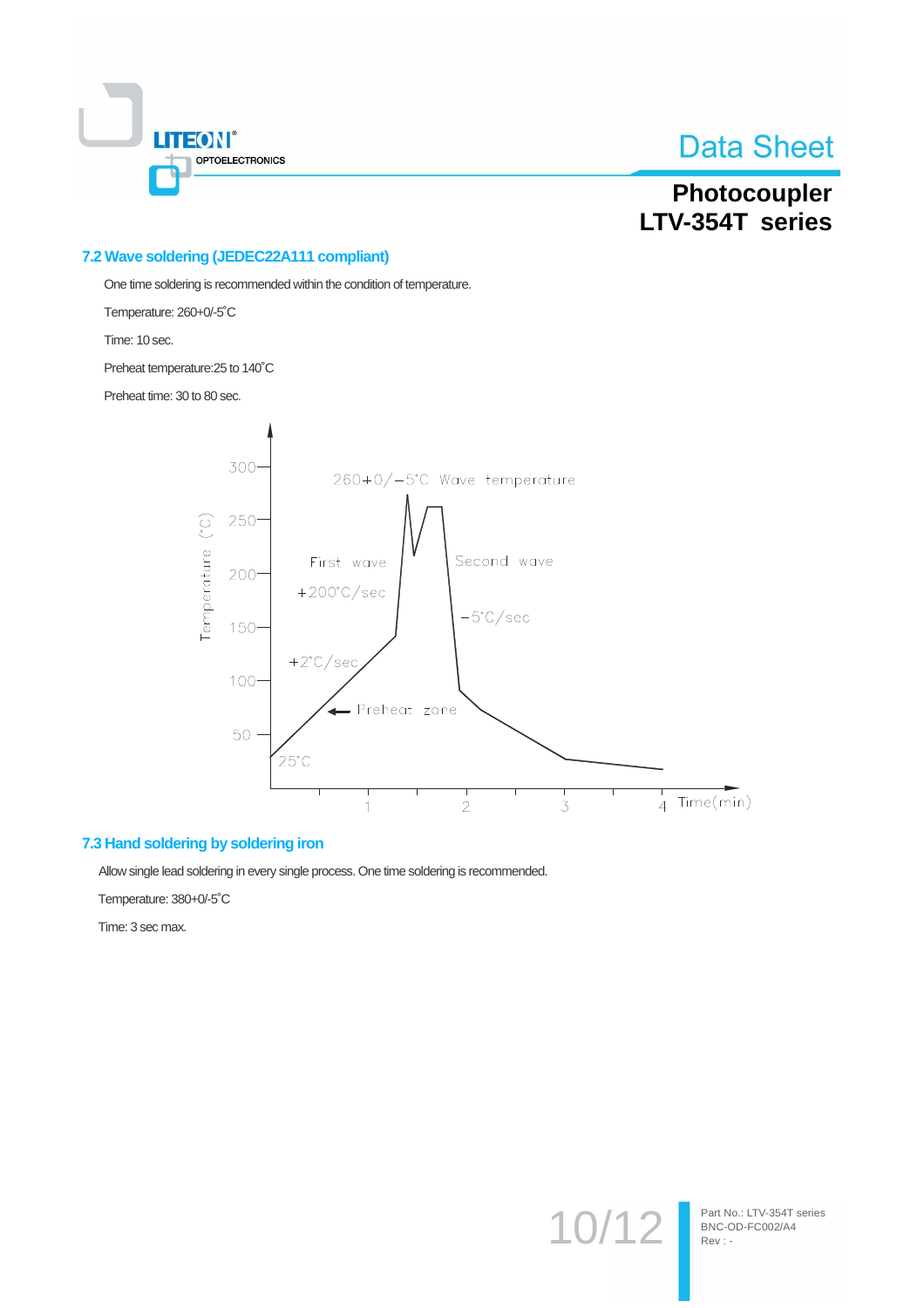



Photocoupler<br>LTV-354T series

### 8. RRECOMMENDED FOOT PRINT PATTERNS (MOUNT PAD)

Unit: mm